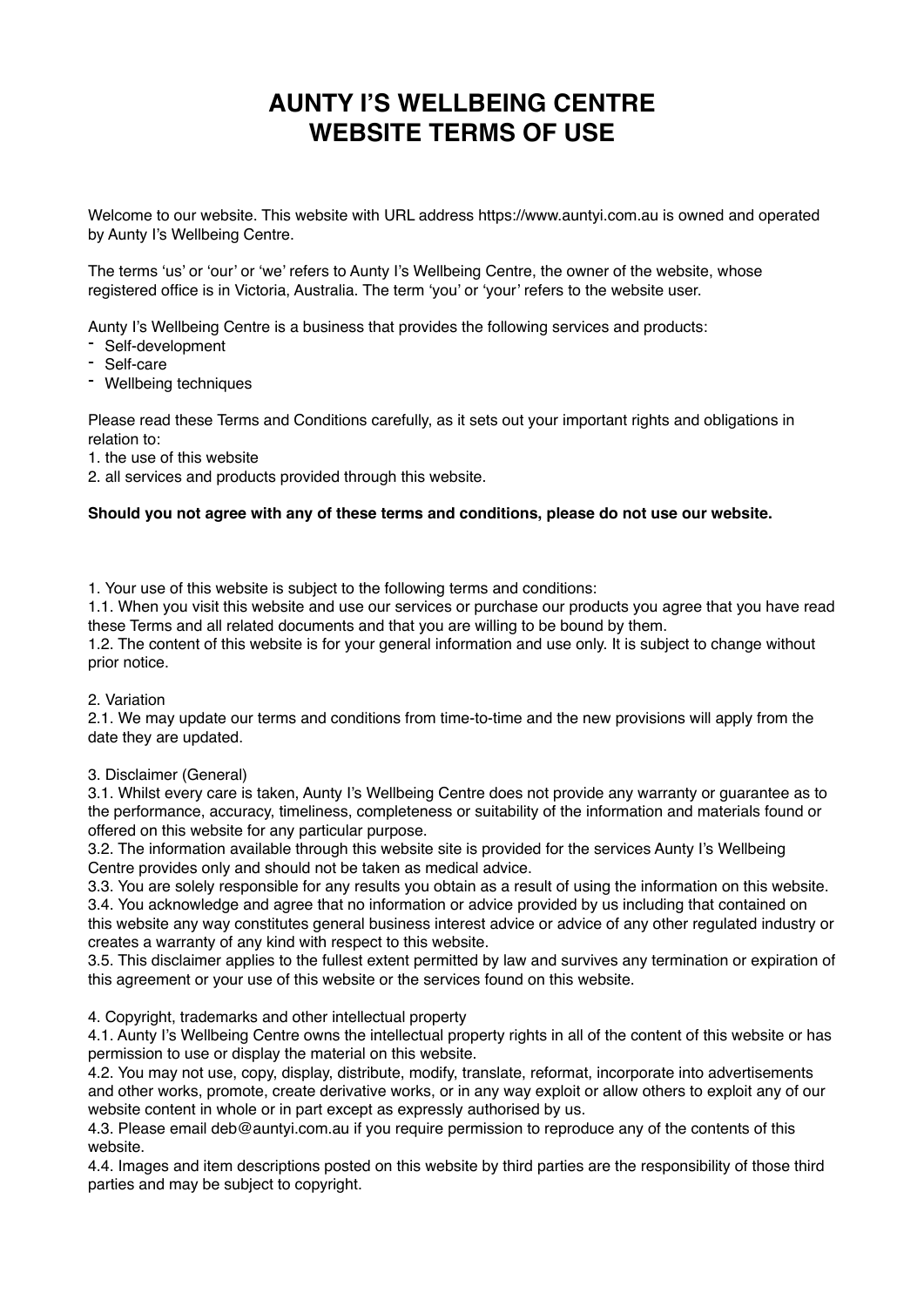4.5. You must seek permission from the third party before using any of their content. The names of actual companies and products mentioned on this website may be the trademarks of their respective owners.

5. Personal use only

5.1. You may access, download, or print material from the website for your personal use only.

5.2. Sharing any intellectual property or copyright material from this website for commercial use of any sort, without permission is expressly prohibited.

5.3. You agree not to change or delete any copyright or proprietary notice from materials downloaded from this website or any site accessible through this website.

5.4. Except as otherwise expressly granted to you in writing, we do not grant you any other express or implied right or license to our website content or our intellectual property.

## 6. No unlawful or prohibited use

6.1. As a condition of your use of this website, you warrant that you will not use this website for any purpose that is unlawful or prohibited by these terms and conditions.

6.2. You may not use this website in any manner which could damage, disable, overburden, or impair this website or interfere with any other person's use and enjoyment of this website.

6.3. You agree not to hack into areas of this website that are not intentionally made available to you. 6.4. You expressly agree not to:

6.4.1. engage in any internal or external spamming, or other similar actions

6.4.2. engage in any unlawful or immoral acts, or acts that are in violation of these terms and conditions 6.4.3. decompile, reverse engineer, or try to copy or imitate this website or underlying content

6.4.4. use the website to copy, store, host, transmit, send, use, publish or distribute any material which consists of (or is linked to) any spyware, computer virus or other malicious computer software.

6.4.5. use data collected from the website for any direct marketing activity (including without limitation email marketing, social media marketing, online marketing, SMS

marketing, telemarketing, and direct mailing).

6.4.6. use data collected from the website to contact individuals, companies or other persons or entities for marketing purposes.

6.5. You must ensure that all the information you supply to us through our website, or in relation to our website, is true, accurate, current, complete and not misleading.

# 7. Copyright infringement

7.1. If you believe that there is material on our website that infringes third party intellectual property rights, please email deb@auntyi.com.au with sufficient information to enable us to determine who the owner of the intellectual property is and to remove it from Aunty I's Wellbeing Centre website if appropriate.

## 8. Cookies

8.1. This website uses cookies to monitor browsing preferences.

8.2. By using our website or by agreeing to this Terms of Use, you consent to our use of cookies in accordance with the terms of our Privacy Policy which states your information will not be shared with third parties without your consent, to the best of our knowledge.

## 9. Third-party links

9.1. This website may also, on occasion, include links to other websites which are not controlled by us.

9.2. These links are provided for your convenience to provide you with further information. You acknowledge that they are used at your own risk.

9.3. Third-party links on our website do not signify that we recommend or endorse the websites.

9.4. We have no control over the nature, content and availability of those websites.

# 10. Website security

10.1. Aunty I's Wellbeing Centre makes every effort to maintain the security of Aunty I's Wellbeing Centre website including but not limited to encryption, firewall, antivirus, and spyware protection to the extent that we deem advisable to protect your personal information, the integrity of the website and conduct our business. However, we do not guarantee the security of the website, our records, or your content.

10.2. Aunty I's Wellbeing Centre disclaims all liability for any computer virus or technological problems that we do not intentionally cause or that is beyond our control. You are advised to install and maintain up-to-date security software on your computer for your further protection.

10.3. The Aunty I's Wellbeing Centre website is managed by third-party services; therefore, the website may be inaccessible from time to time.